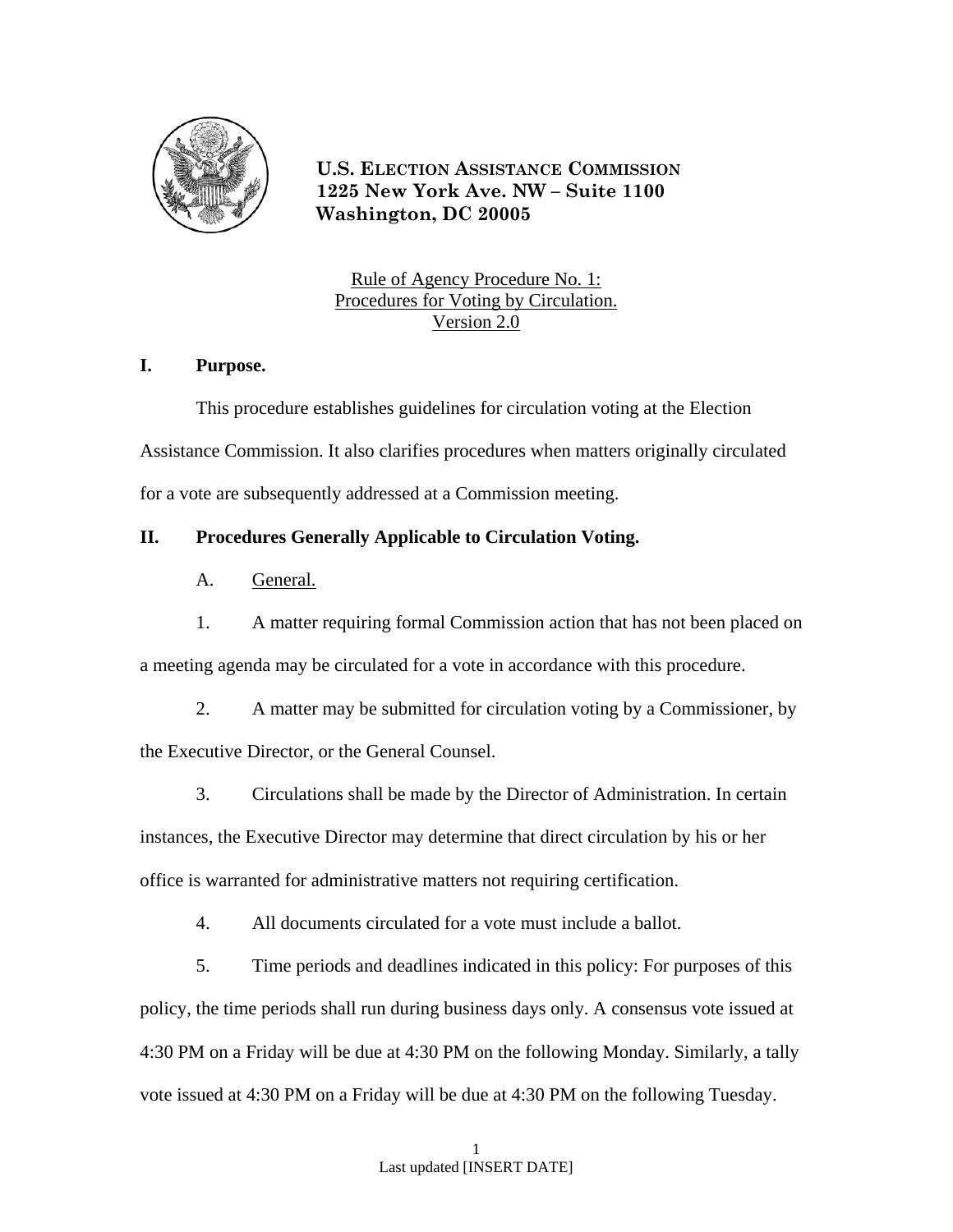#### B. Objections.

1. If a Commissioner timely *objects* to a matter circulated for voting by so noting on a signed ballot submitted prior to the circulation-voting deadline, the matter will be added to an agenda for a meeting of the Commission, unless,

i. The Commissioner withdraws the objection in writing; or,

ii. The Commissioner indicates in writing that the objection is "for the record" only. In such a case, the Commissioner will be recorded as voting "no," and as objecting for the record.

 2. The General Counsel shall be consulted, as necessary, with regard to compliance with the Government in the Sunshine Act before a matter is placed on a meeting agenda subject to paragraph II.B.1, above.

C. Withdrawal.

1. The Commissioner, Executive Director, or General Counsel who submitted a matter for circulation voting may withdraw the matter, if the withdrawal is delivered in writing to the Director of Administration before the end of the voting period. The Director of Administration shall promptly notify all Commissioners of the withdrawal.

2. Withdrawal of a matter nullifies votes on the matter previously submitted to the Director of Administration.

D. Revisions.

Minor revisions may be made to documents circulated for a vote, with the agreement of the Commissioner who submitted the matter for circulation. For purposes of this paragraph, "minor" means changes that do not affect the substantive content of a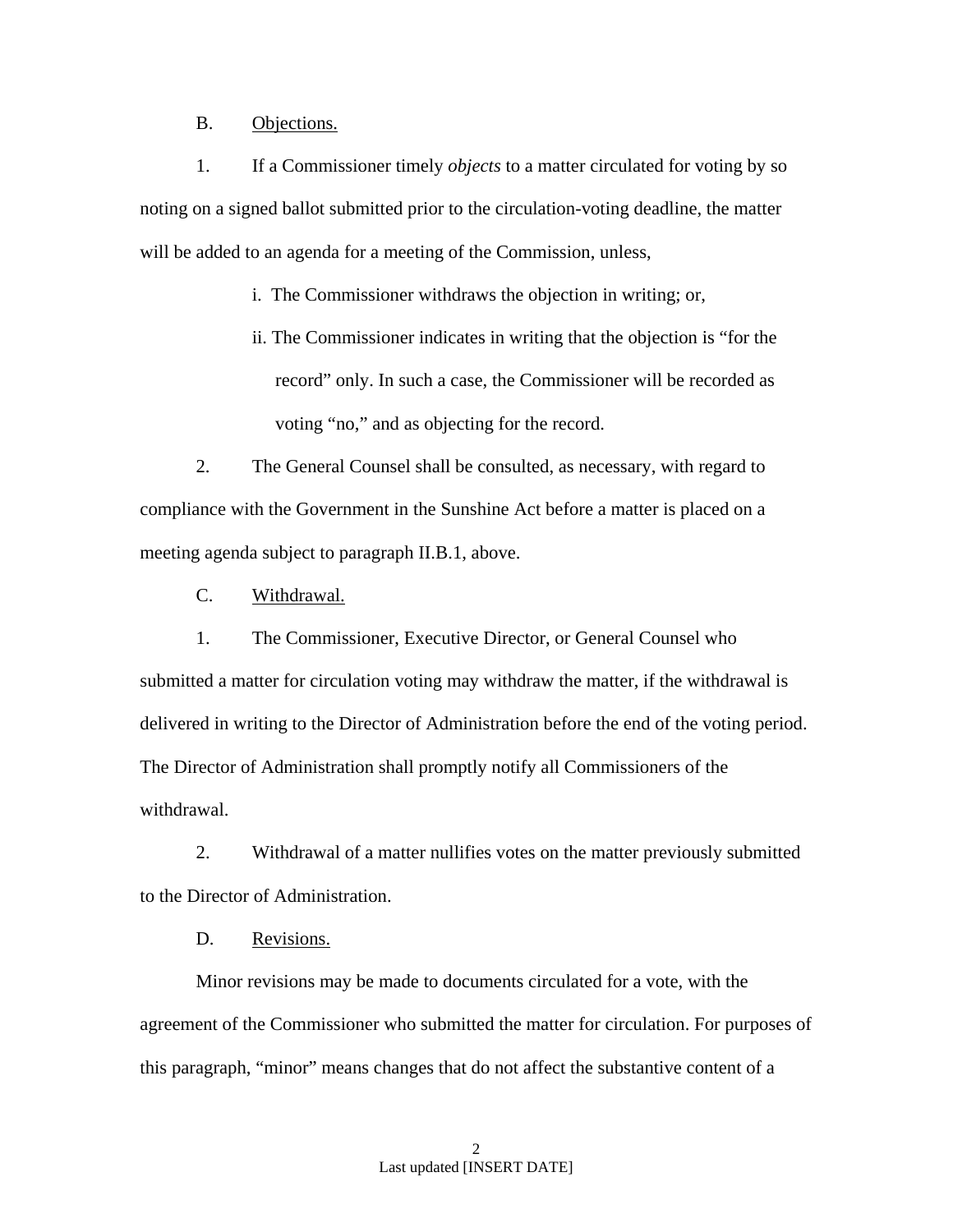document, such as, but not limited to, correcting typographical errors or correcting an address or the title of a person in a letter. If a Commissioner wishes to revise substantively a document circulated for vote the document must be withdrawn and recirculated, even if the Commissioner who submitted the document agrees to the substantive revisions. Alternatively, a Commissioner who wishes to revise a document circulated for vote may object, and cause the matter to be placed on the agenda for a meeting of the Commission.

E. Changing Votes.

1. A Commissioner may cast, change, or withdraw his or her vote at any time before the close of the voting period, or before the vote is certified by the Director of Administration if all four Commissioners have properly voted before the close of the voting period.

2. Any timely changed or withdrawn vote shall have the same effect as an original vote.

- i. If a Commissioner timely changes his or her original "yes" or "no" vote to an objection with regard to the matter to which another Commissioner had not previously objected, the matter will be placed on a meeting agenda.
- ii. If a Commissioner changes or withdraws his or her original objection with regard to a matter to which no other Commissioner has objected, the matter will be resolved by circulation voting.

 3. If a Commissioner casts a circulation vote on a matter that is subsequently placed on the agenda of a Commission meeting, the vote of that Commissioner will stand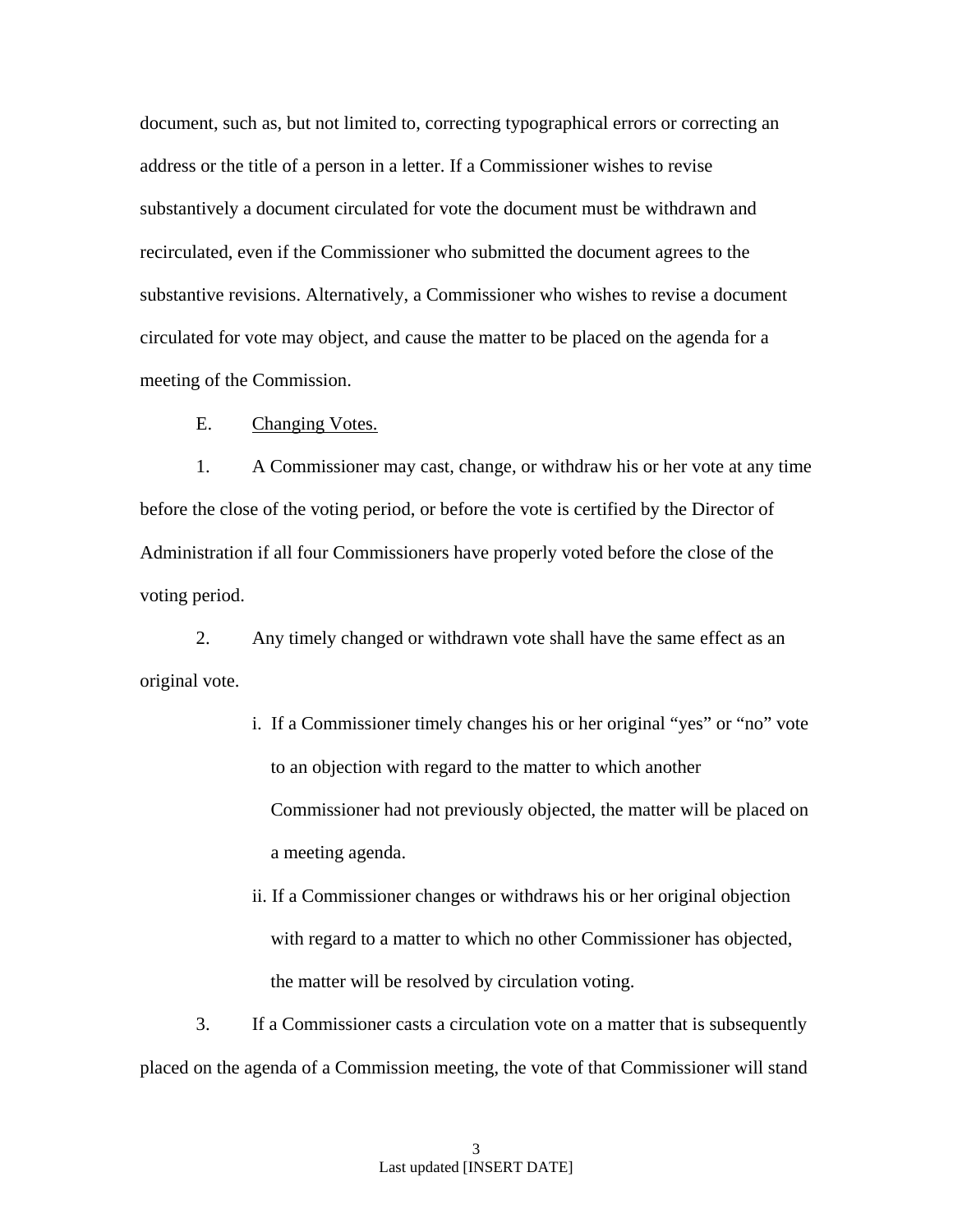unless he or she changes or withdraws his or her vote on that matter at the meeting; provided, however, that if an intervening motion is made at a Commission meeting, prior votes are superseded.

F. Certification of Votes.

1. Tally Votes. The Chairperson's Office shall prepare a certification of the result of the tally vote as soon as possible after the vote is final. The original certification will be kept in the Chairperson's Office and copies will be distributed to each Commissioner.

2. No-Objection Votes. The Director of Administration shall notify all Commissioners by memorandum of action on no-objection matters, except for matters submitted under paragraph III.A.1.iii, below, which must be certified if the matter was originally circulated for tally voting.

## **III. Circulation Vote Procedures.**

## A. No-Objection Matters.

1. The following types of matters are appropriate for circulation voting as no-objection matters:

- i. Routine administrative matters.
- ii. Matters that present no substantive issues that have not been previously resolved by the Commission.
- iii. Matters that have been previously considered by the Commission at a meeting that have been returned to the staff with instructions for revisions after such revisions have been made.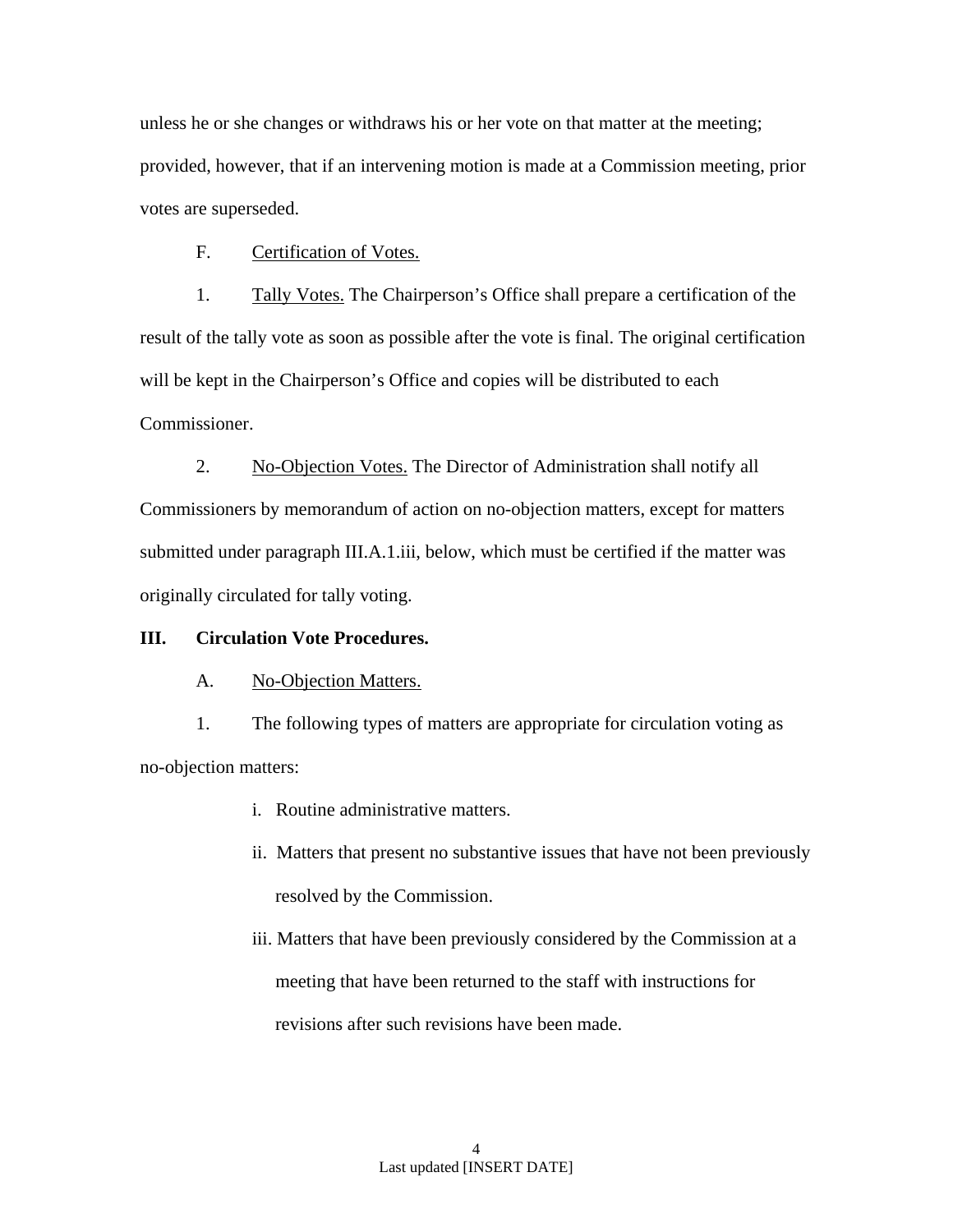2. No-objection votes will generally have a 24-hour deadline; however, the Commissioner, Executive Director, or General Counsel submitting the no-objection matter may specify a longer, but not shorter, deadline.

3. The Chairman, after consultation with other Commissioners, may extend the voting deadline if it appears that less than three of the Commissioners will have an adequate opportunity to review that matter.

4. Matters circulated for voting as no-objection matters shall be deemed approved and become effective when the voting period closes unless an objection has been received. A Commissioner who does not object to a circulated no-objection matter should sign and return his or her ballot as evidence of receipt of the document.

5. If a Commissioner submits a timely objection, the matter shall be handled in accordance with paragraph II.B., above.

B. Tally Votes.

 1. Tally votes will generally have a 48-hour deadline; which shall be the default time period. However, the Commissioner, Executive Director, or General Counsel submitting the tally vote matter may specify a longer or shorter time period for consideration if the situation so warrants or if the decision is being made because of an emergency situation. Further, the Commissioner, Executive Director, or General Counsel submitting the tally vote matter *must* specify a time period that is shorter than 48 hours if the subject matter of the tally vote is being considered under an emergency or expedited review provision of an EAC policy. The Commissioner, Executive Director, or General Counsel submitting the tally vote matter for a period that is shorter than 48 hours shall include in his or her recommendation adequate justification for the shorter deadline. All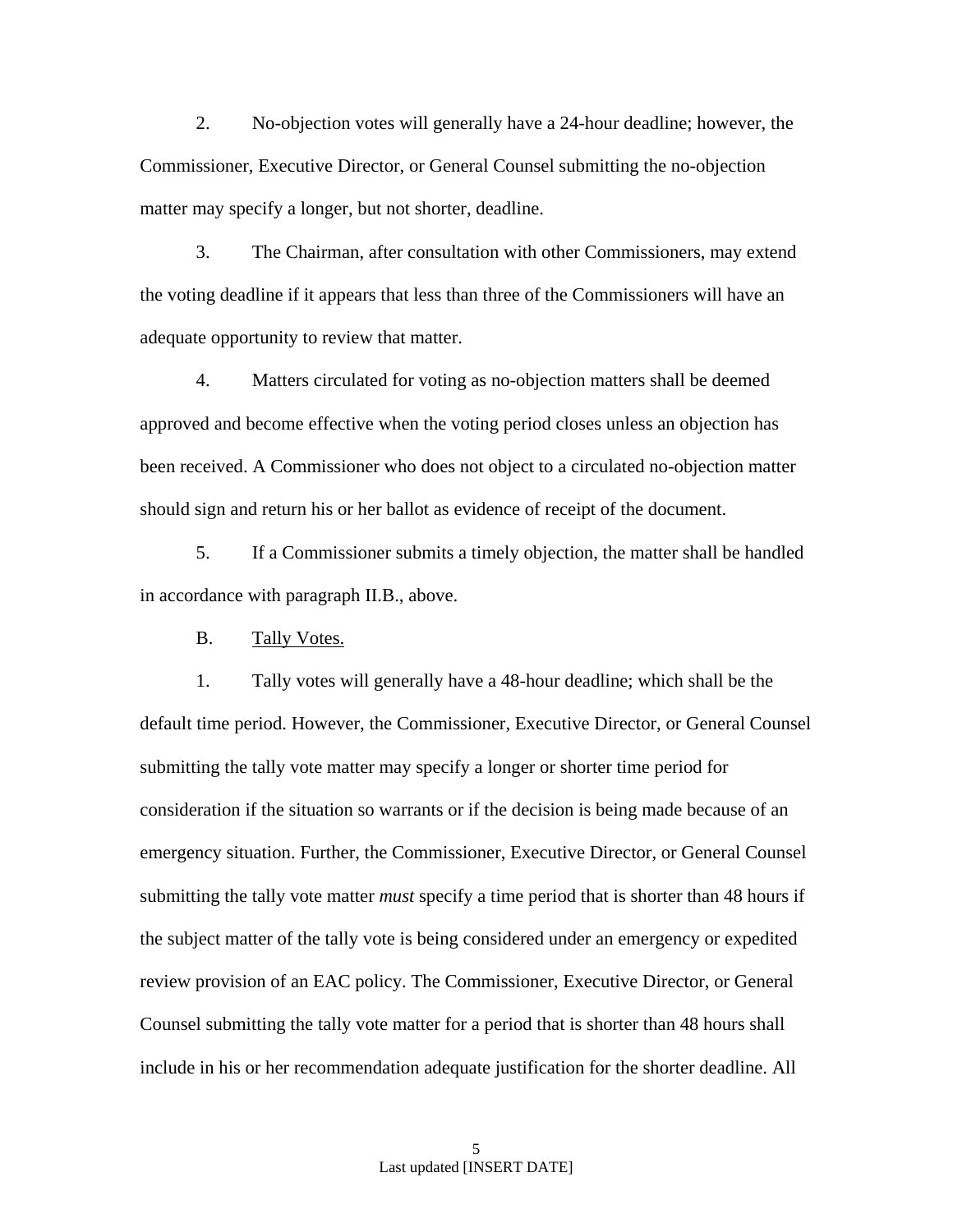tally votes, whether being considered in an emergency situation or not, shall provide a minimum deadline of 24 hours.

 a. For purposes of this section, "emergency" means a situation or event that is unforeseeable and could not have been prevented through due diligence. Emergencies may include, but are not limited to: (1) An act of God such as a tornado, hurricane, earthquake, flood, or similar weather event, (2) A criminal act such as a terrorist attack, bomb, or similar crisis, (3) A court decision, holding, settlement, or similar judicial ruling that requires EAC to take immediate action, (4) A newly enacted or issued statute, regulation, Executive Order, or similar legal requirement that must be implemented within a timeframe that cannot otherwise be met, or  $(5)$  any other unforeseen circumstance which the affected parties could not have prevented through due diligence. EAC will not consider a situation or event to be an emergency where advanced planning would have likely alleviated the need to take action within the emergency timeframes contemplated in this policy.

 For purposes of this policy, a situation is less likely to be considered an emergency the more time that elapses between the triggering event and the request for Commissioner consideration. In other words, an unforeseen event that happened 8 days prior to a request for Commissioner consideration is more likely to fall within the definition of "emergency" provided herein than the same unforeseen event that happened 8 weeks prior to a request for Commissioner consideration

 2. The Chairman, after consultation with other Commissioners, may extend the voting deadline if it appears that less than three of the Commissioners will have an adequate opportunity to review that matter.